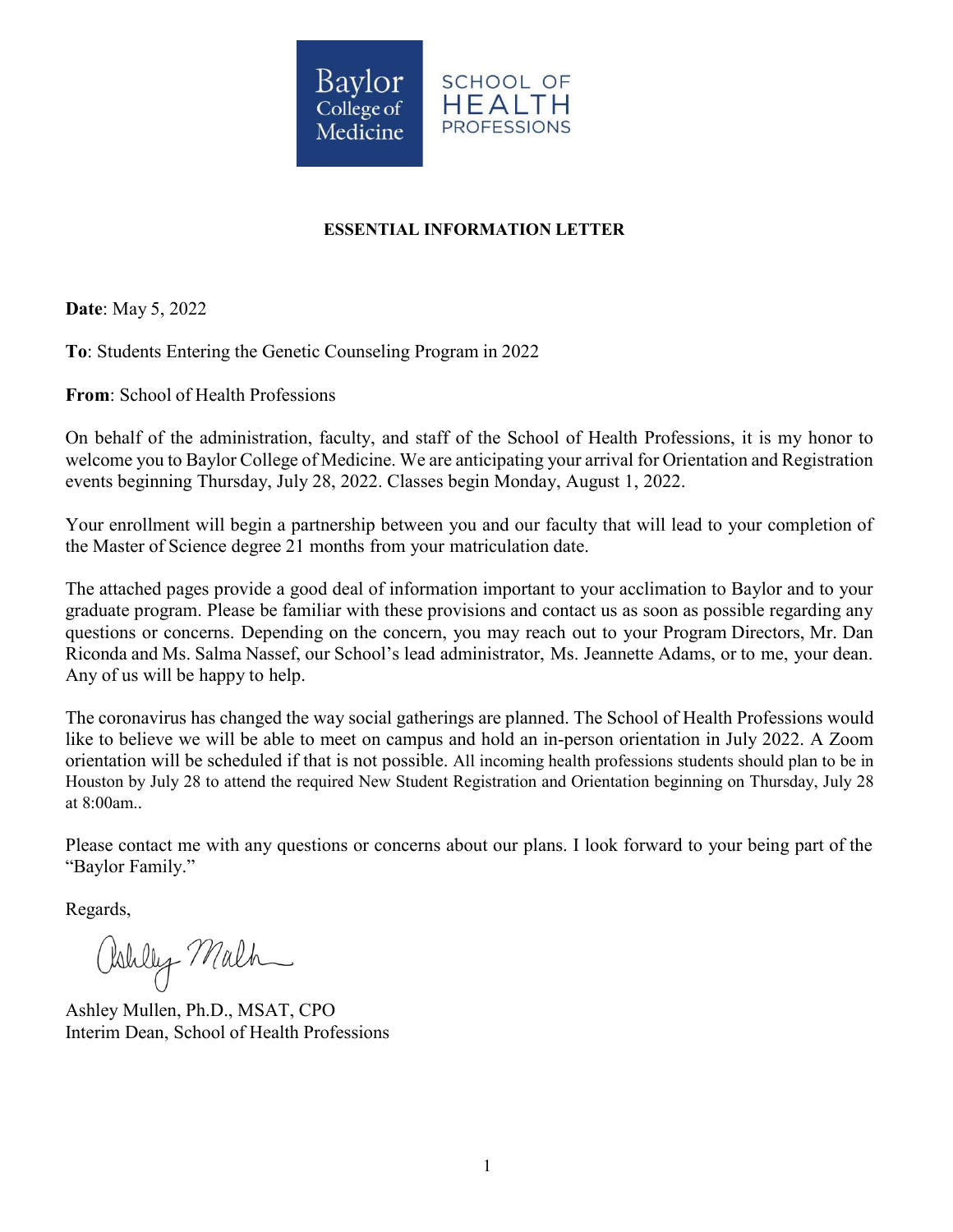### **ESSENTIAL INFORMATION**

### **New Student Information**

Congratulations and welcome! We are excited about your arrival at the start of the new academic year, July 28, 2022. The information provided in this document will assist you to make the transition to become a student at Baylor College of Medicine.

### **Secure Access**

Baylor is a secure-access facility where you must wear an ID badge visibly throughout your time here. All students will be issued a BCM student ID. Please take a picture/headshot (head and shoulders only) of yourself against a white background and save it in a jpg format. Please email the jpg file to Diana Rangel at  $\frac{d}{d}$  [diana.rangel@bcm.edu](mailto:diana.rangel@bcm.edu) by July 15, 2022. Just to cover our bases, please bring a picture ID (e.g., driver's license or passport) to present to the Baylor security guard to gain access to the building on your first day. The security guard will issue you a visitor's badge, if needed. For future reference, know that children are not allowed in the main academic buildings of the College and visitors require advance authorization.

### **School of Health Professions Orientation**

Incoming Genetic Counseling students are required to attend School of Health Professions Orientation Thursday, July 28 at 8:00 a.m. Casual but presentable attire is acceptable. Bring a pen, as you will be completing several documents. Barring the need for Orientation to be "virtual," we expect Orientation to occur in Room M112 (first floor of the DeBakey Building on the main Baylor campus. To the left of the School of Health Professions offices.).

## **Genetic Counseling Program Orientation**

Friday, July 29, 2022 is your second day of orientation activities devoted entirely to your Program. Program orientation will be held in the Jewish Wing, Room O22D, beginning at 8:30am.

## **Transportation/Parking**

On Thursday, July 28, 2022, you may park in Garage 6 (refer to campus map on accepted applicant webpage). Garage parking is \$15/day. You will be responsible for the cost of parking. Additional information about parking and transportation will be provided during the first day of orientation.

#### **Before You Arrive**

Please read and follow the below sections carefully. Each paragraph may contain information you must address prior to matriculation.

## **Financial Aid**

The College offers many financial aid opportunities. Financial Aid materials are available at [https://www.bcm.edu/education/financial-aid. B](https://www.bcm.edu/education/financial-aid)e aware that half of your financial aid award each year is available in August and half in January.

## **Veterans' Benefits**

If you are in a military program, provide to Student Account Services (sas @bcm.edu) a copy of your contract, military orders, etc., so they may bill the government for your tuition/fees. NOTE: Failure to do this may mean you will be required to pay certain expenses that ordinarily would be paid by the government,simply because Student Account Services was not informed. Direct questions regarding veteran benefits to the Registrar's Office at (713) 798-7766.

## **Immunizations/Health Requirements**

The state of Texas requires all students in health care fields to be immunized against certain diseases before beginning study in their field. **All students must have complete records on file in Occupational Health by**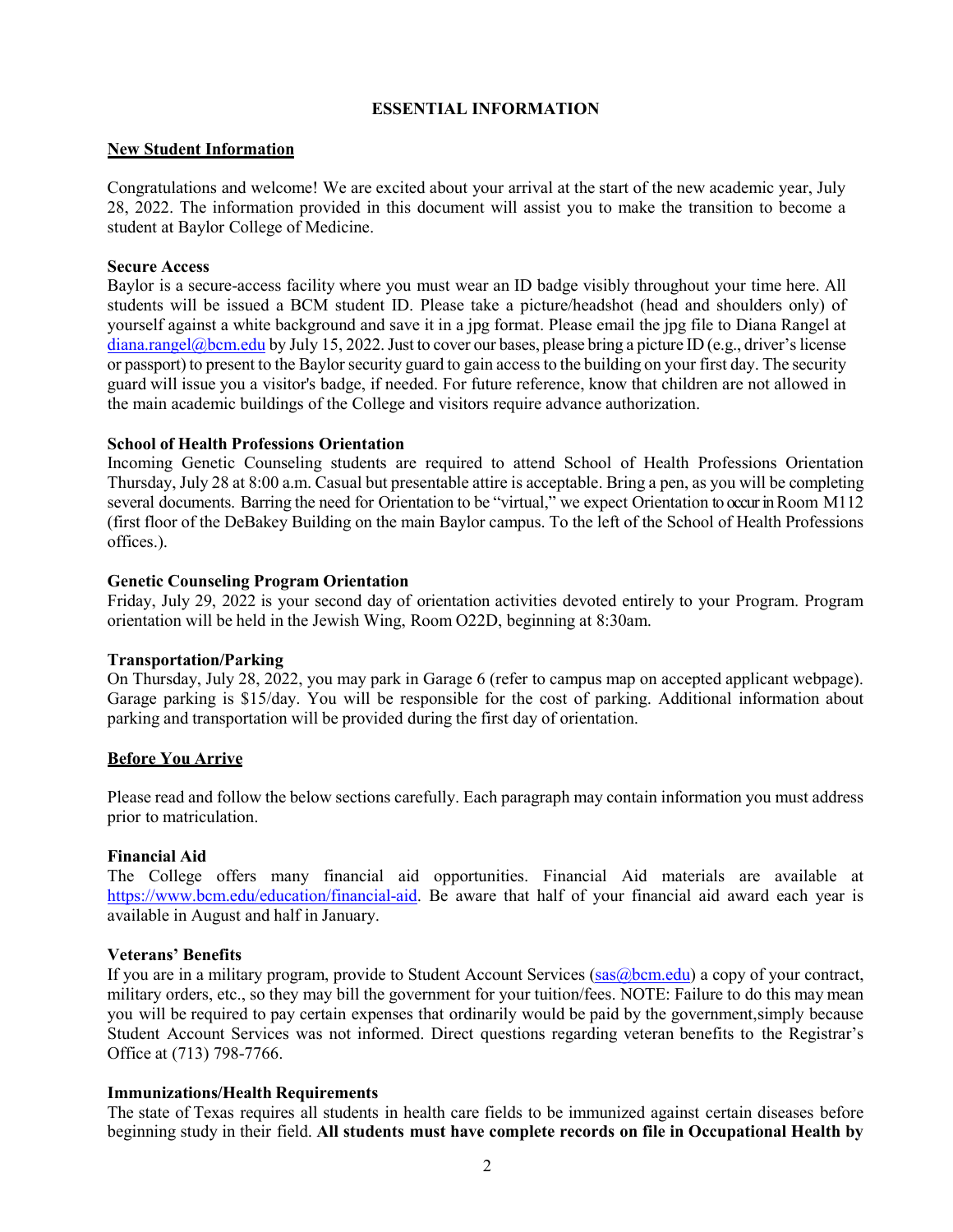**the end of June. Failure to do so may affect your ability to matriculate.** Find a link to Occupational Health on the accepted applicant webpage. **Prior to matriculation,** y**ou must submit copies of your immunization records or lab tests indicating immunity.** Students must have received a bacterial meningitis vaccination dose or booster in the last five years (not applicable to students 22 years of age or older).

## **Final Transcript**

A copy of all your college/university final transcripts is required for our records. It is essential that students completing courses and/or degrees in the Spring 2022 semester arrange to have a copy of your final transcript sent to the GC Program office immediately following your graduation or the end of the semester. Inform your institution that the mailing address is One Baylor Plaza, Mailstop BCM115, Houston, TX, 77030.

## **Name Changes**

Name changes will need to go through the Registrar's Office after matriculation is completed. The Registrar cannot process the change until the student officially matriculates. The name change request form can be found at<https://www.bcm.edu/sites/default/files/2018/36/name-change-request.pdf>

## **Compliance Training**

You are [required](mailto:djromero@bcm.edu) to complete online training [modules b](mailto:jlewis@bcm.edu)efore your matriculation date of July 28, 2022. These modules apply to HIPAA, BCM Social Media Policy, Confidentiality Policy, and other compliance issues that may include COVID-19. One month prior to matriculation, you will receive an email with links to thetraining. You will also receive login information for the Learning Management Site which you need to access the training modules.

## **Tuition and Fees**

New students are required to pay half of the tuition along with fees (Education Resource Center, Educational IT, Facility, and Malpractice Insurance, and Health Insurance) on/before September 1, 2022. The remaining half is due February 1, 2023.

|                                    | Payment #1            | Payment #2           | <b>Total</b> |
|------------------------------------|-----------------------|----------------------|--------------|
|                                    | Due September 1, 2022 | Due February 1, 2023 | for Year 1   |
| <b>Tuition</b>                     | \$12,500              | \$12,500             | \$25,000     |
| Fees                               |                       |                      |              |
| <b>Curriculum Materials</b>        | 293                   | 292                  | 585          |
| Malpractice                        | n                     |                      | 12           |
| Matriculation                      | 200                   |                      | 200          |
| Health Insurance (student only)    | 2,810                 | 2,810                | 5,620        |
| Yearbook                           | 51                    |                      | 51           |
| <b>Educational IT</b>              | 120                   | 120                  | 240          |
| <b>Educational Resource Center</b> | 75                    | 75                   | 150          |
| Documentation                      | 100                   |                      | 100          |
| Student Activities                 | 740                   |                      | 740          |
| <b>Student Services Fee</b>        | 38                    |                      | 38           |
| <b>Research Fees</b>               | 150                   |                      | 150          |
| Total                              | \$17,083              | \$15,803             | \$32,886     |

## **Health Insurance (includes comprehensive dental)**

Every BCM student is automatically enrolled in the health care program for students each academic year. The Student Account Services Office adds the premium charges to your account as of July 24; thereafter, you are billed every 6 months. You can choose to include your spouse and/or child for an additional fee. *Students have the option to waive coverage if you have insurance through another health plan, if that*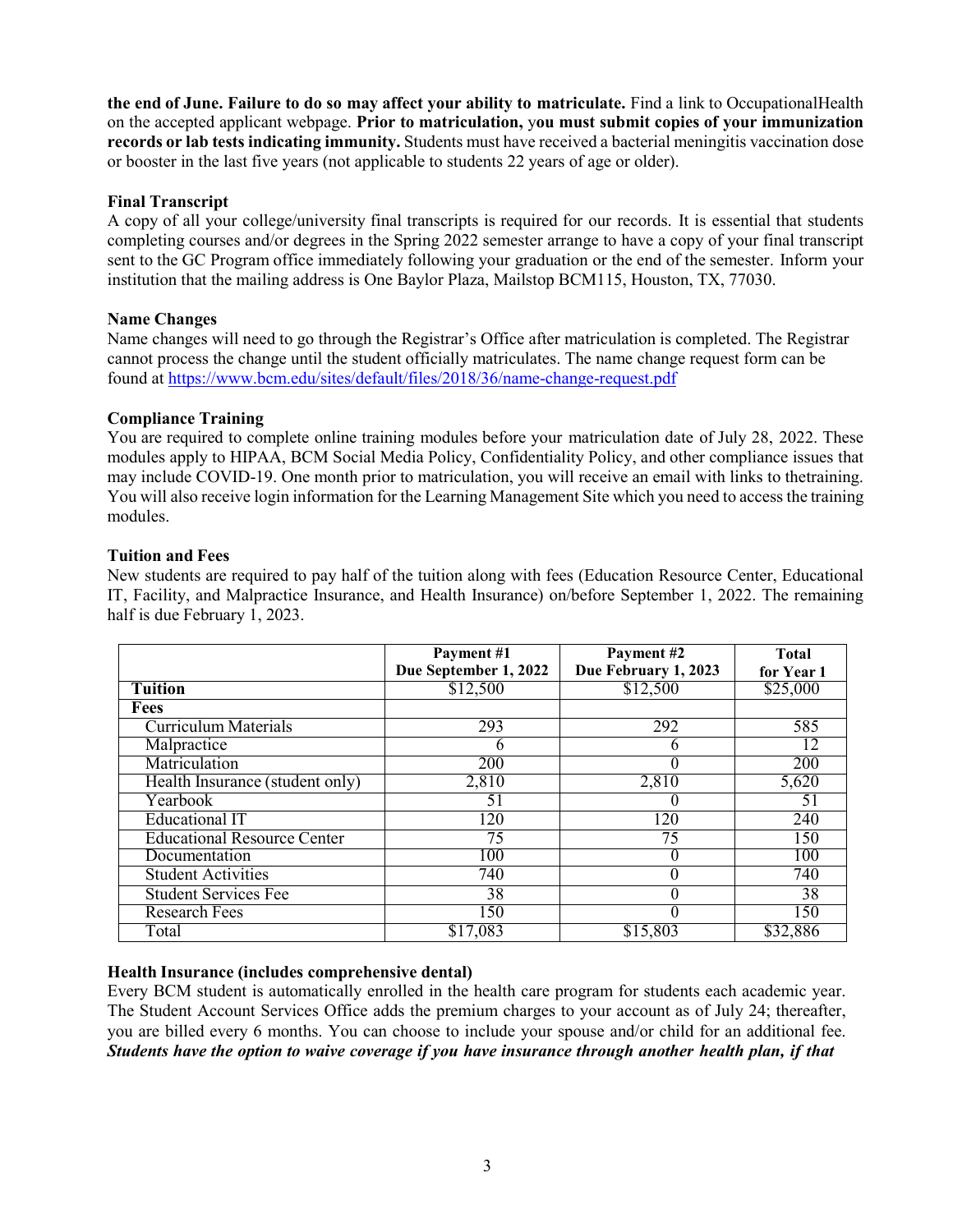*plan meets all the waiver criteria set by BCM*. The program will be explained in more detail on the first day of Orientation; forms to request a waiver for coverage may be obtained at that time.

| <b>Student Health Care Monthly Premiums</b> |  |  |  |
|---------------------------------------------|--|--|--|
|---------------------------------------------|--|--|--|

| <b>Coverage Level</b>                              | <b>Monthly Premium</b><br>(Includes Medical and Dental) |  |
|----------------------------------------------------|---------------------------------------------------------|--|
| Student Only or International Visitor Only         | \$468.25                                                |  |
| * Spouse/Domestic Partner Only                     | \$468.25                                                |  |
| * One Child                                        | \$446.33                                                |  |
| <i>*</i> Two or More Children                      | \$892.66                                                |  |
| * Spouse/Domestic Partner and One Child            | \$914.58                                                |  |
| * Spouse/Domestic Partner and Two or More Children | \$1,360.94                                              |  |

## **\* Note: These premiums are in addition to the student premium.**

Address questions concerning coverage for BCM students to Human Resources – Benefits office: [ask](mailto:ask-studentinsurance@bcm.edu)[studentinsurance@bcm.edu](mailto:ask-studentinsurance@bcm.edu) or 713-798-1500.

## **Minimum Computer Requirements 2022-2023**

All incoming learners and/or any current learner replacing a laptop at BCM are required to have a laptop computer commencing in Fall 2022. In addition to testing, the laptops will prove useful in accessing Baylor College of Medicine's resources, the TMC Library, digital recordings of lectures and other instructional resources. The classes that you take at BCM are paperless; therefore, you must have a computer to access class materials including course notes, presentations andclassroom recordings. In addition, most exams at BCM are administered over wireless networks at the College. Many learners use both a laptop and a tablet – the laptop for note-taking and the tablet for study on the go.

Most laptops purchased in the last three years will be more than adequate for the exam testing applications with the possible exception of adequate RAM. It is recommended that consideration be given to upgrading the computer's RAM to at least 8 GB.

The campus has no preference for a particular computer manufacturer provided the computer supports either the Microsoft or Apple operating systems. Learners at Baylor College of Medicine are required to provide their own laptops for these examinations. Please donot buy a Chrome Netbook because it will NOT work for your wireless exams

The minimum technical requirements of the laptop *(current as of Jan 2022)* are as follows:

|                                | <b>Windows Based Specifications</b>                                                                                                        | macOS Based Specifications                                                   |
|--------------------------------|--------------------------------------------------------------------------------------------------------------------------------------------|------------------------------------------------------------------------------|
| <b>Operating System</b>        | <b>Supported Genuine Versions:</b><br><b>Windows 10: 1909, 2004, 20H2</b><br>Windows $11:21H2$<br>"S Mode" is not compatible with ExamSoft | <b>Supported Genuine Versions:</b><br>Big Sur (version $11.0$ ) or<br>higher |
| <b>Processor</b>               | Intel Core i5 or equivalent<br>8 GB of RAM, 250 Gb hard drive (SSD Recommended)                                                            |                                                                              |
| <b>Camera/Webcam &amp; Mic</b> | A USB webcam or integrated camera & mic are required for online learning                                                                   |                                                                              |